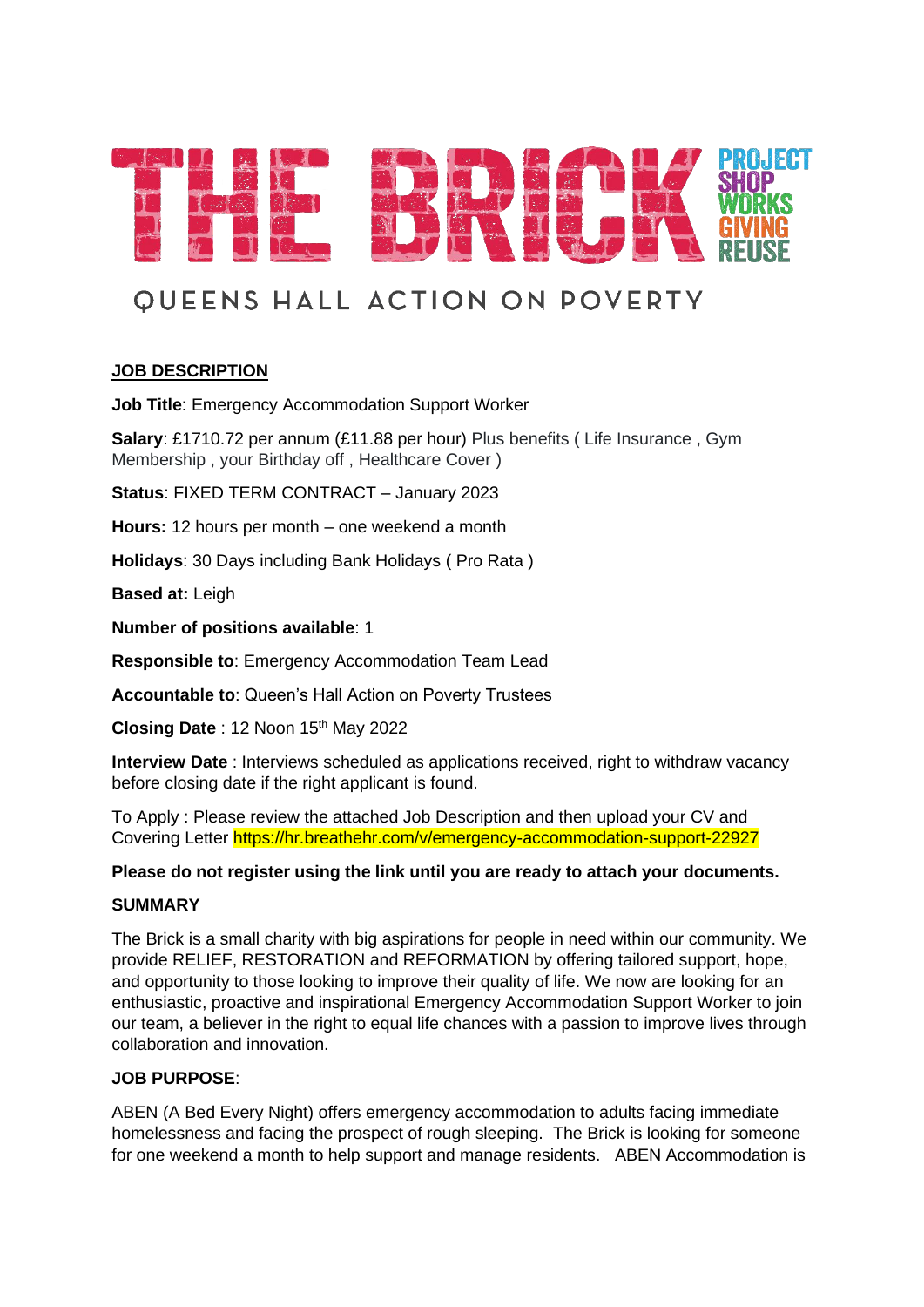part of an emergency accommodation model that offers wrap around care and support to those homeless and most vulnerable in Wigan and Leigh.

The post holder will support the delivery and growth of the Emergency Accommodation provision and build trusting relationships with those using the provision and key partners. They will effectively and efficiently provide a safe and secure place to stay. An important element in keeping people safe is ensuring that the environment and its cleanliness is maintained, the post holder will support residents to engage in developing this and other life skills such as budgeting, cookery and domestic skills to support the sustainment of future properties as they transition through homelessness. They will identify needs and will liaise with key partners and services who will provide the appropriate support using a personcentred approach. These needs will be identified through carrying out inductions and support plans with individuals residing with The Brick and reviewing these through face-to-face sessions. They will work with individuals to identify opportunities of Restoration, in which they will engage as an expectation of placement at the Emergency Accommodation. The post holder will be expected to take responsibility for personal development, identifying personal training needs and participate in regular supervision and appraisal. DUTIES WILL INCLUDE:

• Working in an asset-based way, the post holder utilises a strengths-based approach to support planning and daily engagement with the residents to encourage independent living

• Develop effective working relationships and links with other agencies to ensure every individual is receiving support through key agencies unique to them. Including but not limited to housing agencies, social services, Mental Health Team, other Tenancy Support Services, Alcohol and Drug Services, Complex Needs Team and Life Centre.

• The post holder will be required to share information with relevant partners to allow for continued ongoing engagement.

• To ensure that individuals are appropriately safeguarded and that all recording is completed to a high standard, in accordance to the safeguarding policy.

• To understand that individuals may have experienced tough life experiences and may require a greater level of understanding, thoughtfulness and empathy.

• To take part in the evaluation and development of service and to attend external meetings and case conferences.

• To ensure that regular case reviews are carried out within agreed timescales and that support and action plans are implemented and consistently high-quality case notes are recorded on Lamplight and other data base systems as required.

• Ensuring Accurate handovers are completed between shifts.

- Adhere to The Brick Policies and Procedures at all times.
- Cover for other members of the team and division as necessary.

• Being proactive in reviewing and evaluating own performance and identifying and acting upon areas for improvement and development.

• Undertaking, as required, any other duties compatible with the level and nature of the post and/or reasonably required by more senior members of staff.

• Attend and participate in divisional and team meetings and other meetings as required.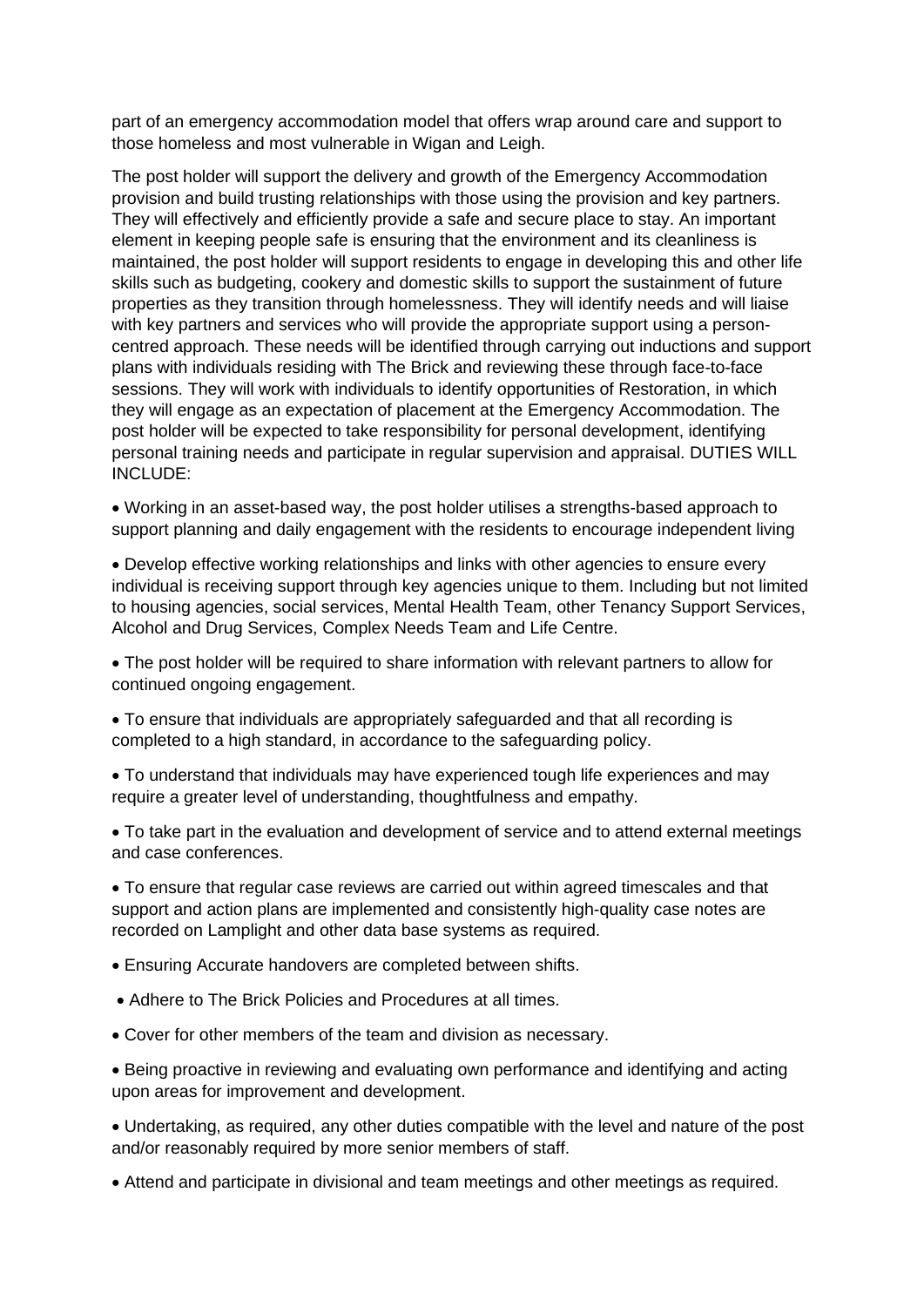QUALIFICATIONS AND SKILLS Suitable candidate must have:

● Ability to network, build enabling relationships and work effectively in a multi-agency context.

• Have an understanding of complex needs and experience of supporting those most vulnerable in order to assist key support delivery partners.

● An ability to communicate effectively both verbally and in writing (English) and to collate and evidence work/ outcomes using case management databases.

• A can-do attitude and willingness to undertake a varied workload.

• A resilient nature and the ability to handle challenging behaviour.

● Ability to show empathy with individuals while maintaining professional boundaries

● An understanding of the needs and challenges of those experiencing homelessness, including those who have support needs including drug, alcohol and mental health needs.

• An awareness of key public health messages relating to contagious and spreadable disease.

#### PARTNERSHIP WORKING

The Brick is committed to delivering Wigan Council's Deal approach and as such we are asking for applicants who adopt the 3 core behaviours being; positive, accountable and courageous. We are looking for innovation and creativity, The Brick is not afraid to do things differently and pilot new initiatives to trial and test new ideas.

Health and Safety In line with Health and Safety and Lone Working Policies, take reasonable care of personal health and safety and the health and safety of colleagues, mentors and service users and other persons who may be affected by acts and omissions.

Reporting any incidents and Safeguarding concerns in a timely and effective manner.

Understand and implement The Brick's Equality and Diversity Policy

Out of Hours You will be expected to undertake work in the evenings and weekends to ensure full delivery.

Be willing to undertake and assist in fundraising activities which may occur out of hours.

Promoting fundraising for the Charity

General

To be responsible to The Emergency Accommodation Team Lead.

The post holder will be expected to: Perform any other duties consistent with the broad objectives of the post.

Participate in individual performance review and respond to agreed objectives.

Attend case management and managerial supervision as required.

Attend and be an active participant in team meetings, team training and other internal meetings etc. Attend external meetings, forums, conferences, training etc. as required by Queen's Hall Action on Poverty.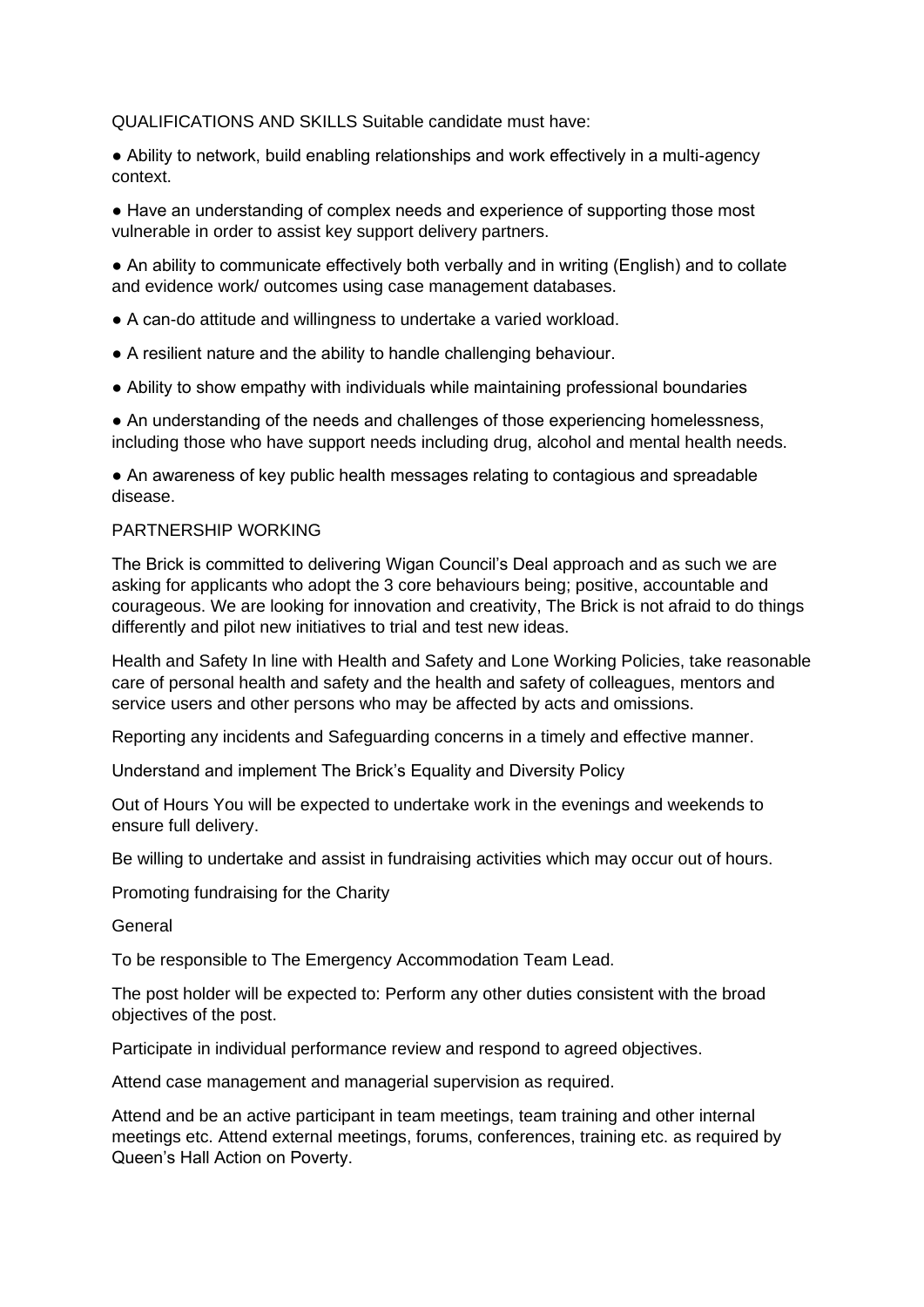Be aware of professional standards expected in the service, in terms of holistic personcentred delivery, required ongoing personal and professional development.

Maintain up-to-date knowledge of legislation, national and local policies, procedures, recommendations, and guidelines

Take responsibility for ensuring that legal obligations regarding information which is processed for both mentors and staff is kept accurate, confidential, secure and in line with the Data Protection Act (2018) and Confidentiality Policies.

Not abuse their official position for personal gain, to seek advantage of further private business or other interests in the course of their official duties.

To undertake other such duties consistent with the post, as jointly agreed between the post holder and Queen's Hall Action on Poverty

To at all times deliver the service in line with and adhere to the Policies and Procedures

To undertake other duties when required in order to aid in the smooth running of the Project.

To promote good communication within The Brick and the Charity as a whole. To ensure good time management Queen's Hall Action on Poverty are committed to the safeguarding and protection of all young people and adults, In line with our Safeguarding policies. We will carefully select, train and support all those with any responsibility within the Charity, in accordance with our rigorous recruitment and selection policies.

|                                                                                                                                                                                          | Essential | Desirable | How to be achieved                |
|------------------------------------------------------------------------------------------------------------------------------------------------------------------------------------------|-----------|-----------|-----------------------------------|
| Degree, NVQ or GCSE<br>qualifications or you should have<br>relevant amount of experience and<br>willingness to learn.                                                                   |           |           | <b>Application form</b>           |
| Knowledge of housing and welfare<br>benefits and relevant legislation                                                                                                                    |           |           | Application form and<br>interview |
| Experience of budgeting control or<br>basic financial management and<br>the ability to create positive money<br>management plans                                                         |           |           | Application form and<br>interview |
| Experience of working respectfully<br>with individuals offering advice,<br>quidance and support and<br>appropriate housing related<br>information                                        |           |           | Application form and<br>interview |
| Understanding of and a total<br>commitment to promoting and<br>implementing equal opportunities,<br>diversity and inclusion for all<br>people who may be experiencing<br>difficult times |           |           | Application form and<br>interview |

## **Person Specification Independent Living Mentor**